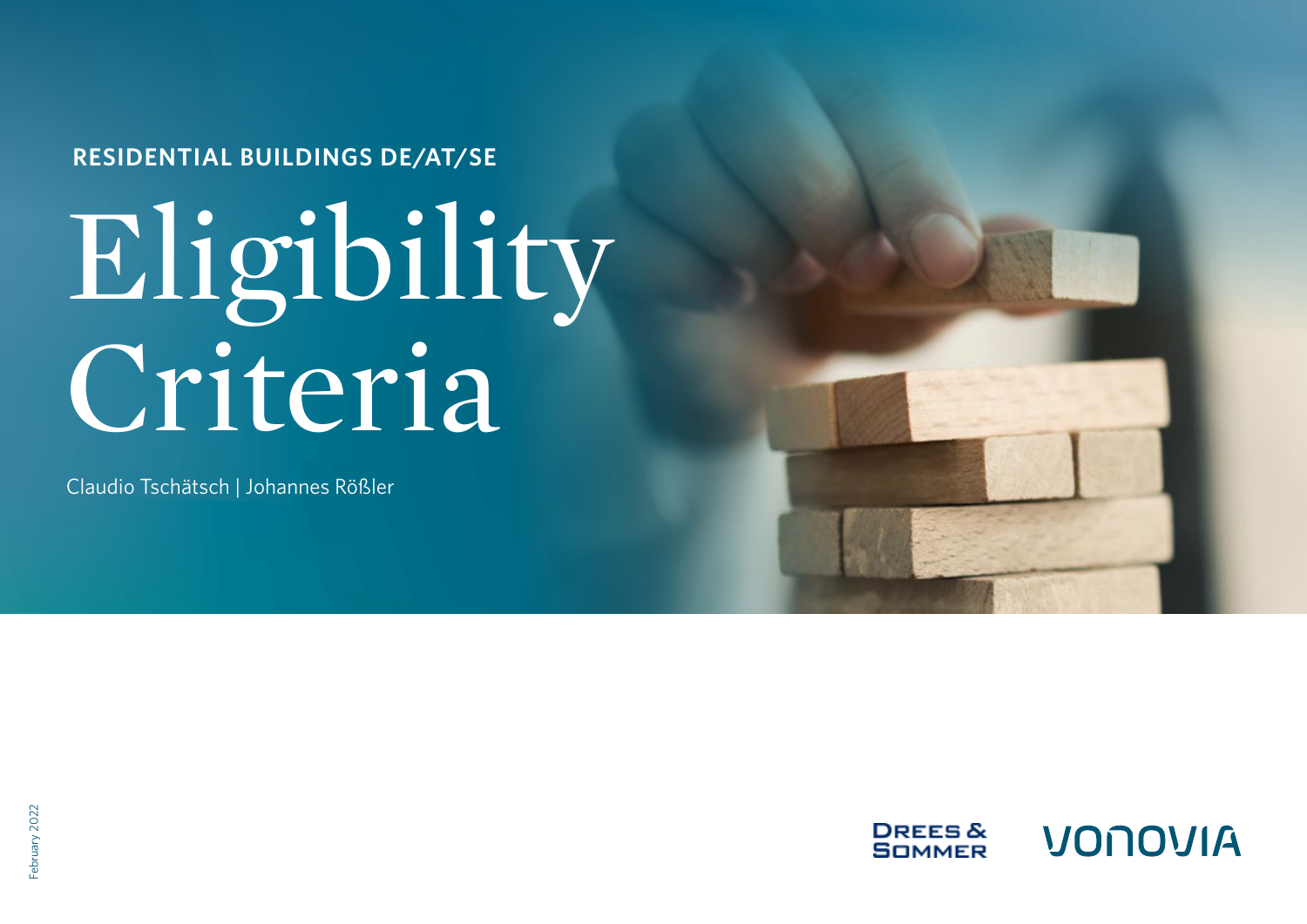2

**DREES & SOMMER** 

Overview eligibility criteria – Residential assets in Germany

|                                                          |                         | <b>Residential buildings</b>                                      | <b>Single-Family</b>                                                                                                                                                                                                                                                                                               | <b>Multi-Family</b>                                                                               |  |
|----------------------------------------------------------|-------------------------|-------------------------------------------------------------------|--------------------------------------------------------------------------------------------------------------------------------------------------------------------------------------------------------------------------------------------------------------------------------------------------------------------|---------------------------------------------------------------------------------------------------|--|
| New or<br>existing<br><b>buildings</b>                   |                         | <b>Nearly Zero Energy Building</b><br>Built 2021 or newer         | At least 10% lower than the requirements for the primary energy demand of the "Nearly<br>Zero Energy Building" standard (NZEB). Based on the "Energy Performance of Buildings<br>Directive (EBPD)", the NZEB standard is implemented in the GEG requirements.<br>NZEB-10% via PED-requirements of KfW-55 or better |                                                                                                   |  |
|                                                          |                         |                                                                   | Indicative reference values: Primary energy demand                                                                                                                                                                                                                                                                 |                                                                                                   |  |
|                                                          |                         |                                                                   | Small SFH: $PED \le 63.9$ kWh/(m <sup>2</sup> a)<br>Large SFH: $PED \le 37.8$ kWh/( $m^2a$ )                                                                                                                                                                                                                       | Small SFH: PED <= $45.9$ kWh/(m <sup>2</sup> a)<br>Large SFH: $PED \le 39.6 \text{ kWh} / (m^2a)$ |  |
| <b>Building</b><br><b>Acquisition &amp;</b><br>Ownership | $\overline{2}$          | Top 15% energy performance certificate<br>Built before 31/12/2020 | Energy performance label A+, A or B according to GEG 2020<br>Site energy demand: A+ ≤ 30   A ≤ 50 kWh/(m <sup>2</sup> a)   B ≤ 75 kWh/(m <sup>2</sup> a)                                                                                                                                                           |                                                                                                   |  |
|                                                          | $\overline{\mathbf{3}}$ | Top 15% energy consumption<br>Built before 31/12/2020             | Site energy consumption < 70 kWh/( $m2a$ ) leading to Primary energy consumption<br>< 74 kWh/( $m^2$ a) and CO <sub>2</sub> -emissions < 17 kgCO <sub>2</sub> /( $m^2$ a) based on building-stock weighted<br>reference intensities:                                                                               |                                                                                                   |  |
|                                                          | 4                       | Top 15% building energy code<br>Built before 31/12/2020           | Primary energy demand requriements of building energy code EnEV 2009 or better                                                                                                                                                                                                                                     |                                                                                                   |  |
| <b>Renovation</b>                                        | 5                       |                                                                   | Major renovation meets cost-optimal minimum energy performance requirements in<br>accordance with the Energy Performance of Buildings Directive (EBPD).                                                                                                                                                            |                                                                                                   |  |
|                                                          |                         | <b>Property upgrade</b>                                           | Relative improvement in primary energy demand $\geq$ 30% in comparison to the performance<br>of the building before the renovation.                                                                                                                                                                                |                                                                                                   |  |

SFH: Single-Family-House MFH: Multi-Family-House EPC: Energy Performance Certificate (Energieausweis) PED: Primary Energy demand

Small/Lage: 149 m² / 296 m² Small/Lage: 474 m² / 3811 m²

Drees & Sommer low carbon building criteria are based on EU Taxonomy (Delegated Act – July 2021). Criteria are valid for assets located in Germany. Status: October 2021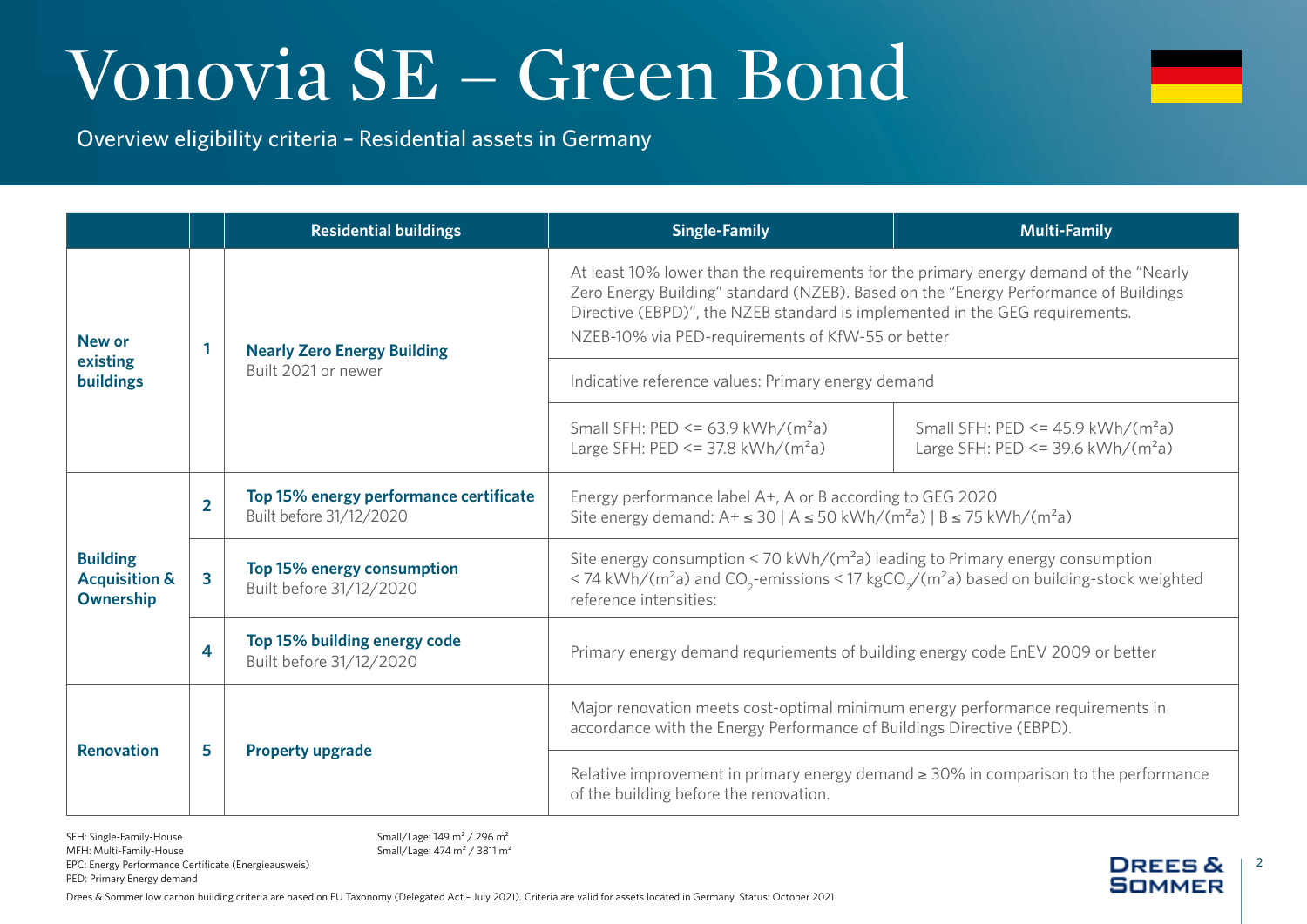

Overview eligibility criteria – Residential assets in Germany

| Ø-Reference values: Energy                                                                                                                                                                                        |                                                               |                                                                                                                                                                                                                                                                                                                                       | Ø-Reference values: CO <sub>2</sub>                                                                 |                                                                                        |  |
|-------------------------------------------------------------------------------------------------------------------------------------------------------------------------------------------------------------------|---------------------------------------------------------------|---------------------------------------------------------------------------------------------------------------------------------------------------------------------------------------------------------------------------------------------------------------------------------------------------------------------------------------|-----------------------------------------------------------------------------------------------------|----------------------------------------------------------------------------------------|--|
| Building stock weighted reference<br>benchmarks:<br>End energy:<br>$\varnothing$ 146.8 kWh/(m <sup>2</sup> a)<br>Primary energy factor:<br>Ø 1.052<br>Primary energy:<br>$\varnothing$ 154 kWh/(m <sup>2</sup> a) | <b>Label</b><br>$A+$<br>$\mathsf{A}$<br>B<br>D<br>F<br>G<br>Н | <b>End energy demand</b><br>$\leq$ 30 kWh/(m <sup>2</sup> a)<br>$\leq$ 50 kWh/(m <sup>2</sup> a)<br>$\leq$ 75 kWh/(m <sup>2</sup> a)<br>$\leq$ 100 kWh/(m <sup>2</sup> a)<br>$\leq$ 130 kWh/(m <sup>2</sup> a)<br>$\leq$ 160 kWh/(m <sup>2</sup> a)<br>≤ 200 kWh/( $m^2$ a)<br>≤ 250 kWh/( $m^2$ a)<br>$> 250$ kWh/(m <sup>2</sup> a) | Building stock weighted reference<br>benchmark: $CO2$ -Intensity:<br>Ø 0.236 kgCO <sub>2</sub> /kWh | Building stock weighted reference<br>benchmark: $34.6 \text{ kgCO}_{2}/(\text{m}^2 a)$ |  |

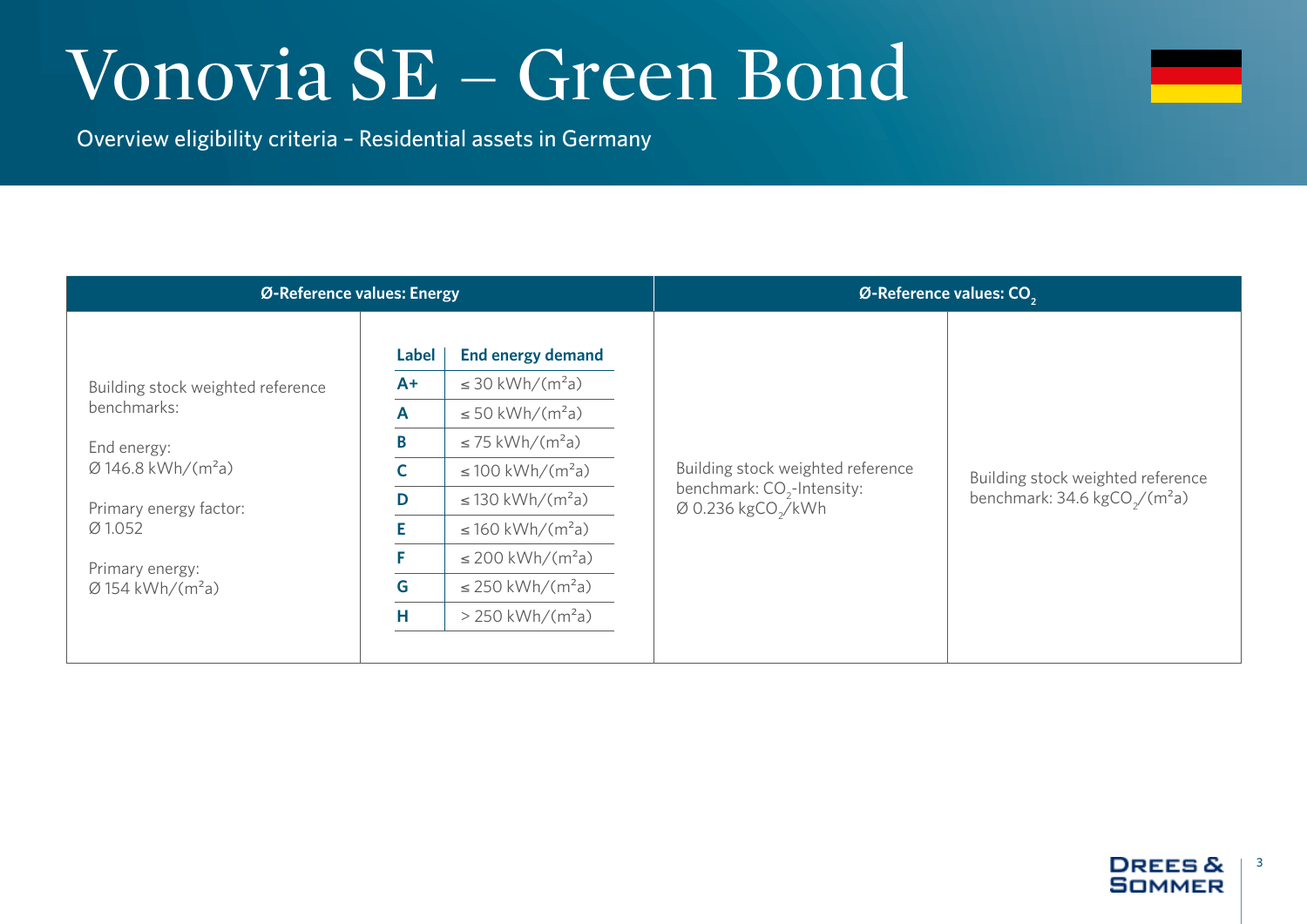

Overview eligibility criteria – Residential buildings in Austria

|                                                             |                | <b>Residential buildings</b>                          | <b>Single family houses</b><br><b>Multi family houses</b>                                                                                                                                                                                                        |                                                                                                                            |  |
|-------------------------------------------------------------|----------------|-------------------------------------------------------|------------------------------------------------------------------------------------------------------------------------------------------------------------------------------------------------------------------------------------------------------------------|----------------------------------------------------------------------------------------------------------------------------|--|
| <b>New</b><br>construction<br>or Existing<br>buildings      | $\mathbf{1}$   | <b>Nearly Zero Energy Building</b>                    | The primary energy demand is at least 10% lower then the "Nearly Zero Energy Building"-<br>Standard (NZEB)'s threshold. Based on "Energy Performance of Buildings Directive<br>(EPBD)", the NZEB is set in "OIB-RL6"-"Nationaler Plan" (OIB-330.6-005/18)        |                                                                                                                            |  |
|                                                             |                | Built after 31/12/2020                                | New Construction: NZEB-10%: Primary energy PEDH, n.ren. ≤ 36.9 kWh/m <sup>2</sup> GFAa<br>Major Renovation: NZEB-10%: Primary energy PEDH, n.ren. ≤ 39.6 kWh/m <sup>2</sup> GFAa                                                                                 |                                                                                                                            |  |
| <b>Existing</b><br><b>buildings</b><br>built before<br>2021 | $\overline{2}$ | <b>Energy performance certificate (EPC)</b>           | Energy performance certificate with energy efficiency rating of A or better, complying with:<br>- heating demand HWB <sub>RefSK</sub> of 25 kWh/m <sup>2</sup> <sub>GFA</sub> a or less, or<br>- energy efficiency factor fGEE, SK of 0.85 or less               |                                                                                                                            |  |
|                                                             | 3a             | Top 15% primary energy demand<br>(PED)                | $\mathsf{PED}_{\mathsf{tot}} \leq 190 \mathsf{kWh/m^2}_{\mathsf{GFA}}$ a                                                                                                                                                                                         |                                                                                                                            |  |
|                                                             | 3 <sub>b</sub> | Top 15% building energy code<br>based on PED          | All counties:<br>OIB-R6-2007 (OIB-300.6-038/07) with<br>stringency of 01.01.2010                                                                                                                                                                                 | Burgenland, Vorarlberg:<br>OIB-R6-2011 (OIB-330.6-094/11)<br>All other counties:<br>OIB-R6-2007 with string. of 01.01.2010 |  |
|                                                             | 3 <sub>c</sub> | Top 15% year of construction (permit)<br>based on PED | Salzburg: 2012<br>All other counties: 2010                                                                                                                                                                                                                       | Burgenland, Vorarlberg: 2013<br>Salzburg: 2012<br>All other counties: 2010                                                 |  |
| <b>Renovation</b><br>of Existing<br><b>buildings</b>        | $\overline{4}$ | <b>Major renovation</b>                               | Major renovation meets cost-optimal minimum energy performance requirements in<br>accordance with the Energy Performance of Buildings Directive (EPBD). Requirements for<br>total energy efficiency as referenced in "OIB-RL6:2015" (OIB-330.6-009/15) or newer. |                                                                                                                            |  |
|                                                             |                |                                                       | Relative improvement in <b>primary energy demand <math>\geq</math> 30%</b> in comparison to the performance<br>of the building before the renovation.                                                                                                            |                                                                                                                            |  |

Drees & Sommer low carbon building criteria are based on EU Taxonomy (Delegated Act – July 2021). Criteria are valid for assets located in Austria. Status: November 2021. 
<br>
<br> **DREES & AUSTREES &** | 4 Assets do need to comply only with one of the criteria 1) – 4) to proof eligibility, according to the corresponding asset category and usage.

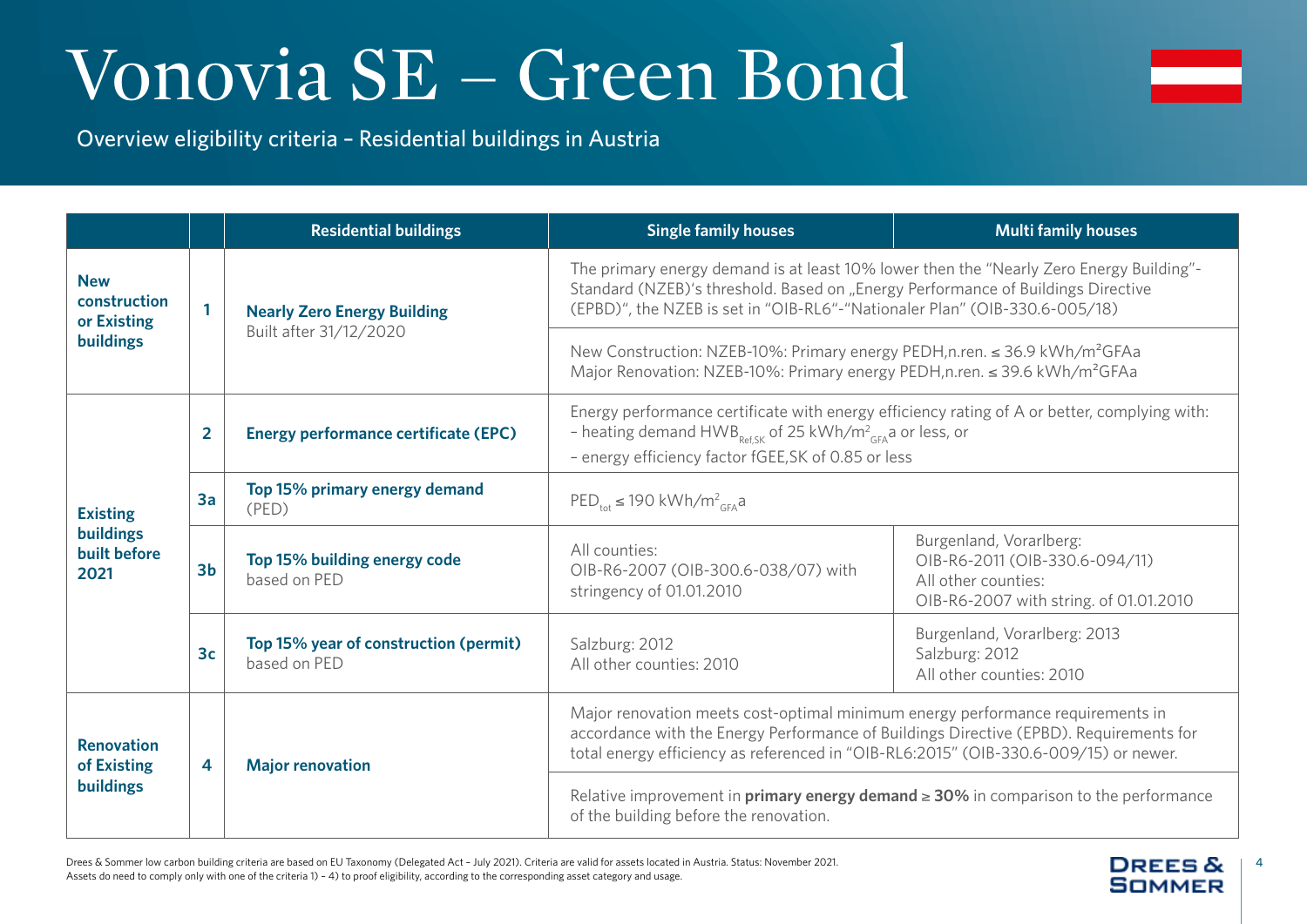

Overview reference benchmarks – Residential buildings in Austria

|                                |                               | Ø-Reference values: Energy                                                                                                                                                                                        | Ø-Reference values: CO <sub>2</sub> -equivalent |                                                                                                                          |  |
|--------------------------------|-------------------------------|-------------------------------------------------------------------------------------------------------------------------------------------------------------------------------------------------------------------|-------------------------------------------------|--------------------------------------------------------------------------------------------------------------------------|--|
| <b>Single</b><br>family houses | weighted reference<br>Primary | Building area-weighted reference benchmark<br>per heated gross floor area:<br>Site energy demand = 309.3 kWh/m <sup>2</sup> <sub>GFA</sub><br>Primary energy demand = 385.4 kWh/m <sup>2</sup> <sub>GFA</sub>     | weighted reference<br>CO <sub>2</sub> emission  | Building area-weighted reference benchmark<br>per heated gross floor area:<br>54.1 kgCO2/m <sup>2</sup> <sub>GFA</sub> a |  |
| <b>Multi</b><br>family houses  | energy factor<br>1.246        | Building area-weighted reference benchmark<br>per heated gross floor area:<br>Site energy demand = 195.4 kWh/m <sup>2</sup> <sub>GFA</sub> a<br>Primary energy demand = 243.5 kWh/m <sup>2</sup> <sub>GFA</sub> a | intensity<br>0.175 kgCO <sub>2</sub> /kWh       | Building area-weighted reference benchmark<br>per heated gross floor area:<br>34.2 kgCO2/m <sup>2</sup> <sub>cEA</sub> a |  |

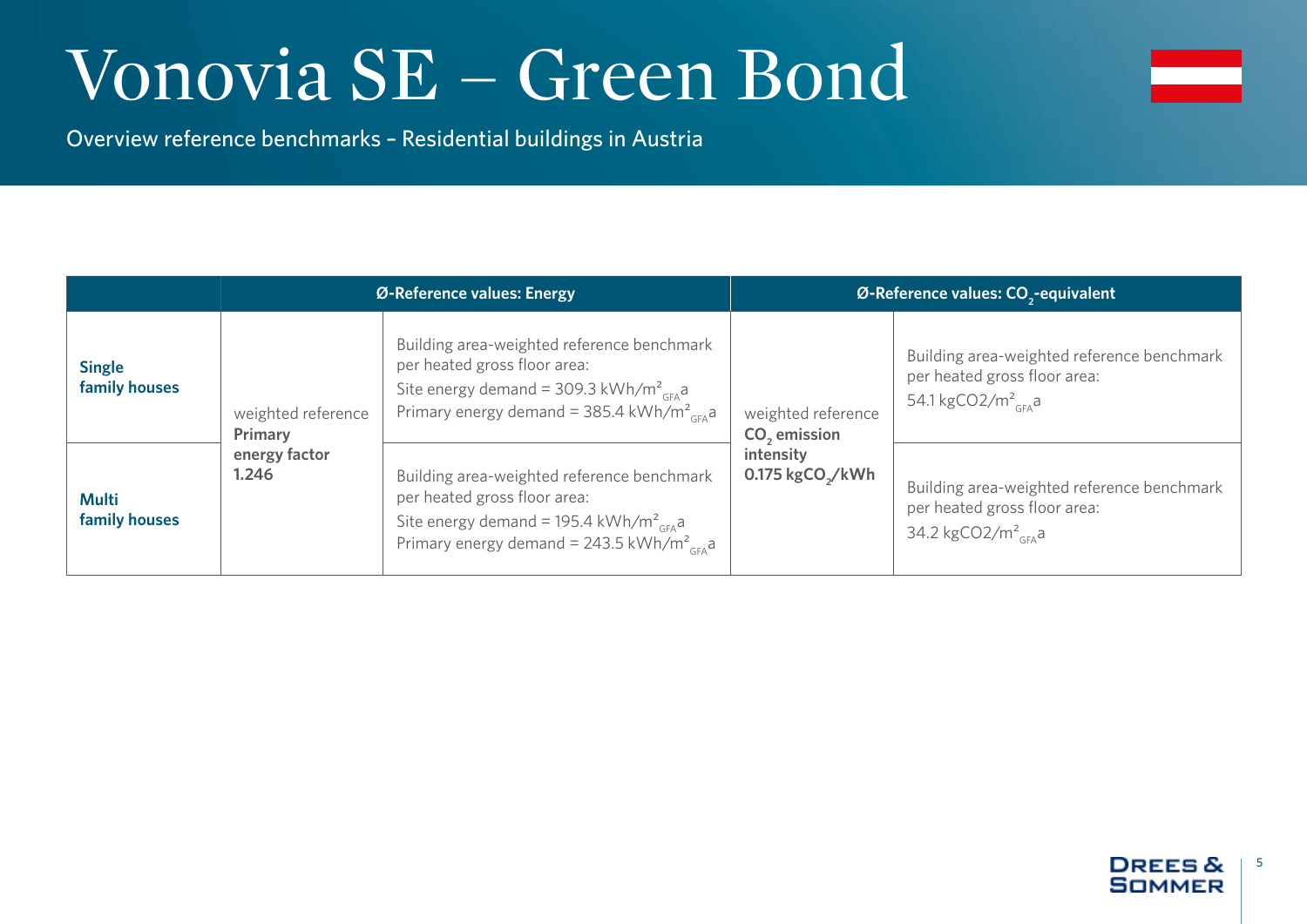

Overview eligibility criteria – Residential assets in Sweden

|                                                          |                | <b>Residential buildings</b>                                                                      | <b>Single-Family</b>                                                                                                                                                                                                                                                              | <b>Multi-Family</b>                        |  |
|----------------------------------------------------------|----------------|---------------------------------------------------------------------------------------------------|-----------------------------------------------------------------------------------------------------------------------------------------------------------------------------------------------------------------------------------------------------------------------------------|--------------------------------------------|--|
| New or<br>existing<br><b>buildings</b>                   |                | <b>Nearly Zero Energy Building</b><br>Built 2021 or newer                                         | At least 10% lower than the requirements for the primary energy demand of the "Nearly Zero"<br>Energy Building" standard (NZEB). Based on the "Energy Performance of Buildings Directive<br>(EBPD)", the NZEB standard is implemented in the BFS 2011:6 with BBR 29 requirements. |                                            |  |
|                                                          |                |                                                                                                   | NZEB-10%:<br>Small SFH:<br>$PED \le 90$ kWh/(m <sup>2</sup> a)<br>Medium SFH: $PED \leq 86$ kWh/(m <sup>2</sup> a)<br>$PED \leq 81 \text{ kWh} / (m^2a)$<br>Large SFH:                                                                                                            | NZEB-10%:<br>MFH: PED <= 67 kWh/( $m^2$ a) |  |
| <b>Building</b><br><b>Acquisition &amp;</b><br>Ownership | $\overline{2}$ | <b>Nearly Zero Energy Building</b><br>Built before 2021 or older                                  | Small SFH:<br>$PED \le 100$ kWh/(m <sup>2</sup> a)<br>Medium SFH: $PED \leq 95$ kWh/(m <sup>2</sup> a)<br>$PED \leq 90$ kWh/(m <sup>2</sup> a)<br>Large SFH:                                                                                                                      | MFH: PED <= 75 kWh/( $m^2a$ )              |  |
|                                                          | 3              | <b>Energy performance certificate</b><br>Energy performance class A<br>Built before 2021 or older |                                                                                                                                                                                                                                                                                   |                                            |  |
|                                                          | 4              | Top 15% energy performance certificate<br>Built before 2021 or older                              | Energy performance class A, B or C<br>$A \le 50\%$   B > 50% $\le 75\%$   C > 75% $\le 100\%$ of the notional building's energy demand                                                                                                                                            |                                            |  |
|                                                          | 5              | Top 15% building energy code<br>Built before 2021 or older                                        | Primary energy demand requirements of building energy code BBR 9 or better                                                                                                                                                                                                        |                                            |  |
| <b>Renovation</b><br>of existing<br><b>buildings</b>     | 6              | <b>Major renovation</b>                                                                           | Major renovation meets cost-optimal minimum energy performance requirements in<br>accordance with the Energy Performance of Buildings Directive (EBPD).                                                                                                                           |                                            |  |
|                                                          |                | <b>Property upgrade</b>                                                                           | Relative improvement in primary energy demand $\geq$ 30% in comparison to the performance<br>of the building before the renovation.                                                                                                                                               |                                            |  |

SFH: Single-Family-House MFH: Multi-Family-House EPC: Energy Performance Certificate (Energieausweis) PED: Primary Energy demand

Small/Medium/Large: >50-90 m² / >90-130 m² / >130 m² no further specifications

Drees & Sommer low carbon building criteria are based on EU Taxonomy (Delegated Act – July 2021). Criteria are valid for assets located in Sweden. Status: December 2021